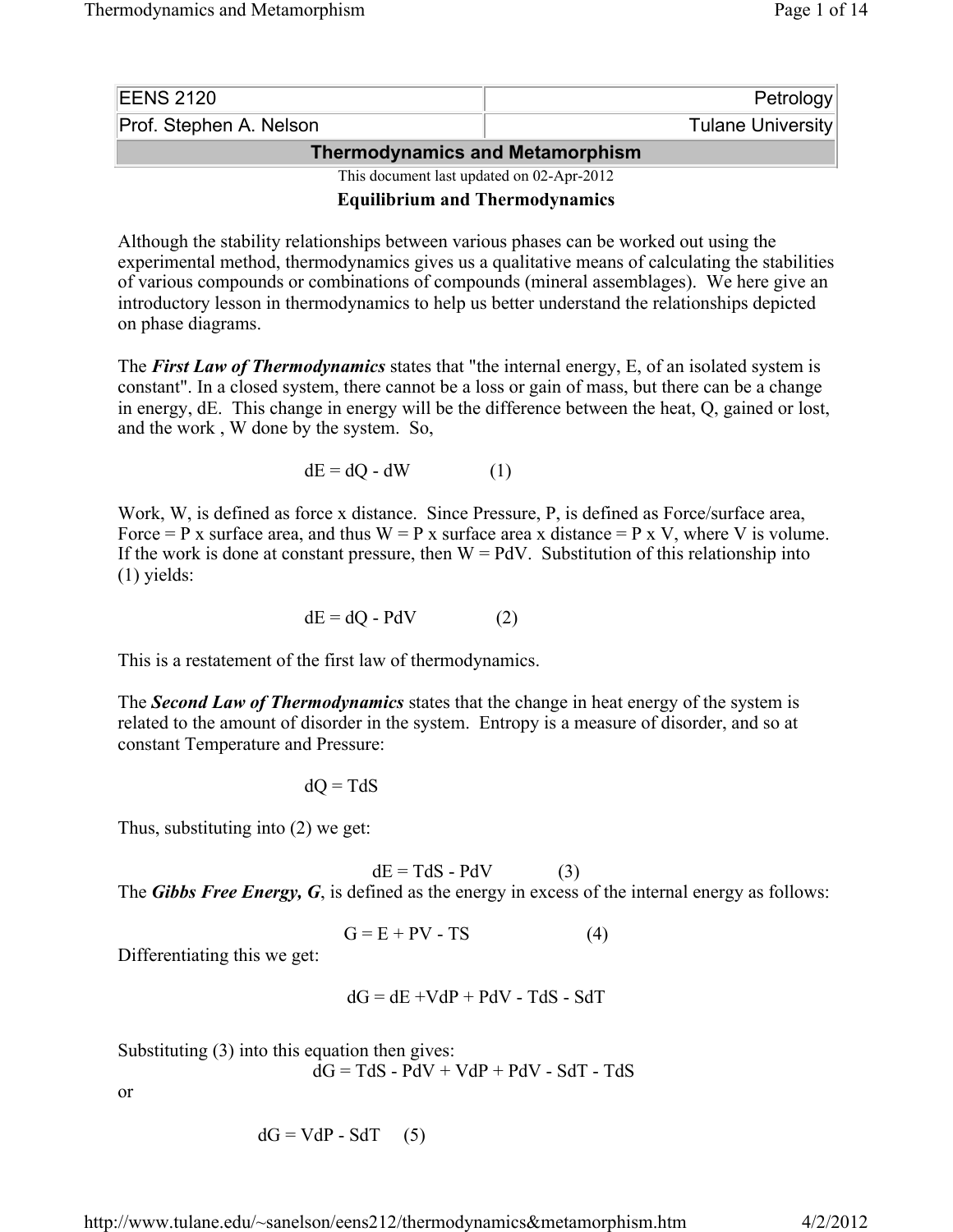# For a system in equilibrium at constant P and T,  $dG = 0$ .

If we differentiate equation  $(5)$  with respect to P at constant T, the result is:

$$
\left(\frac{\partial G}{\partial P}\right)_{T} = V
$$
 (6)

and if we differentiate equation  $(5)$  with respect to T at constant P we get:

$$
\left(\frac{\partial G}{\partial T}\right)_P = -S \tag{7}
$$

Equation (6) tells us that phases with small volume are favored at higher pressure, and equation (7) tells us that phases with high entropy (high disorder) are favored at higher temperature.

Equation (5) tells us that the Gibbs Free Energy is a function of P and T. We can see this with reference to the diagram below, which shows diagrammatically how G, T, and P are related in a system that contains two possible phases, A and B.

In the diagram, phase A has a steeply sloping free energy surface. Phase B has a more gently sloping surface. Where the two surfaces intersect, Phase A is in equilibrium with phase B, and  $G_A = G_B$ .

Next we look at 3 cross-sections through this figure. In the first, we look a section of G versus T at constant P, such as along the front face of the figure to the right.



In this section at constant P we see that at temperatures below  $T_E$ phase A has the lowest Gibbs Free Energy, G. At these temperatures, phase A is stable and phase B is not stable because it has a higher free energy. Note that at  $T_E$  the free energy of the phase A,  $G_A$ , is the same as the free energy of phase B,  $G_B$ . At temperatures greater than  $T_E$  phase B has a lower free energy than phase A, and thus phase B is stable.

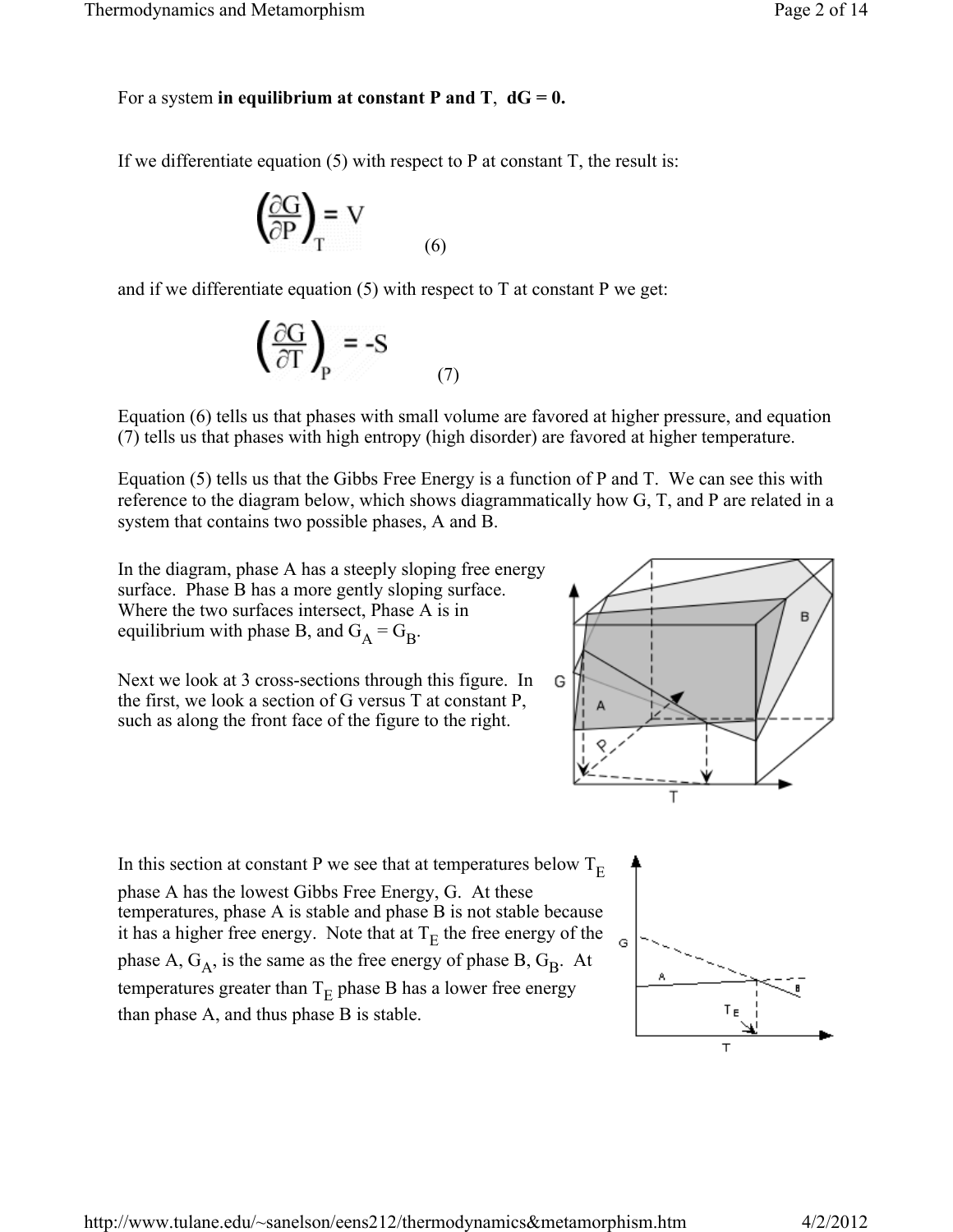Next, we look at a section of G versus P at constant T. In this section,  $G_A = G_B$  at P<sub>E</sub>. At pressures greater than P<sub>E</sub> phase B is stable because it has a lower G than phase A. At pressures less than  $P_E$  phase A is stable because it has a lower G than phase B.

Finally, we look at a cross-section across the bottom of the first figure. Here we project the line of intersection of the Free Energy surfaces onto the P - T plane. Along the line of intersection of the surfaces  $G_A = G_B$ . The line separates two fields, one at low P in which A is the stable phase and one at higher P in which phase B is stable. This is a classic P-T phase diagram. The line represents all values of P and T where



$$
A < \Rightarrow B
$$

then we can write:

$$
\Delta G = G_B - G_A = 0
$$

Note that  $\Delta G$  is defined as  $G_{\text{products}}$  -  $G_{\text{reactants}}$  for the chemical reaction as written above.

Taking a similar approach, we can rewrite equation (5), above, as:

$$
d\Delta G = \Delta V dP - \Delta S dT \tag{8}
$$

Where in general,

 $\Delta G$  = the change in Gibbs Free Energy of the reaction =  $\Sigma G$ <sub>products</sub> -  $\Sigma G$ <sub>reactants</sub>

 $\Delta S$  = the change in entropy of the reaction =  $\Sigma S$ <sub>products</sub> -  $\Sigma S$ <sub>reactants</sub>

and  $\Delta V$  = the change in volume of the reaction =  $\Sigma V$ <sub>products</sub> -  $\Sigma V$ <sub>reactants</sub>

At equilibrium, as we have just seen,  $\Delta G = 0$ , so from equation (8)  $0 = \Delta VdP - \Delta SdT$ 

http://www.tulane.edu/~sanelson/eens212/thermodynamics&metamorphism.htm 4/2/2012



Ġ

A

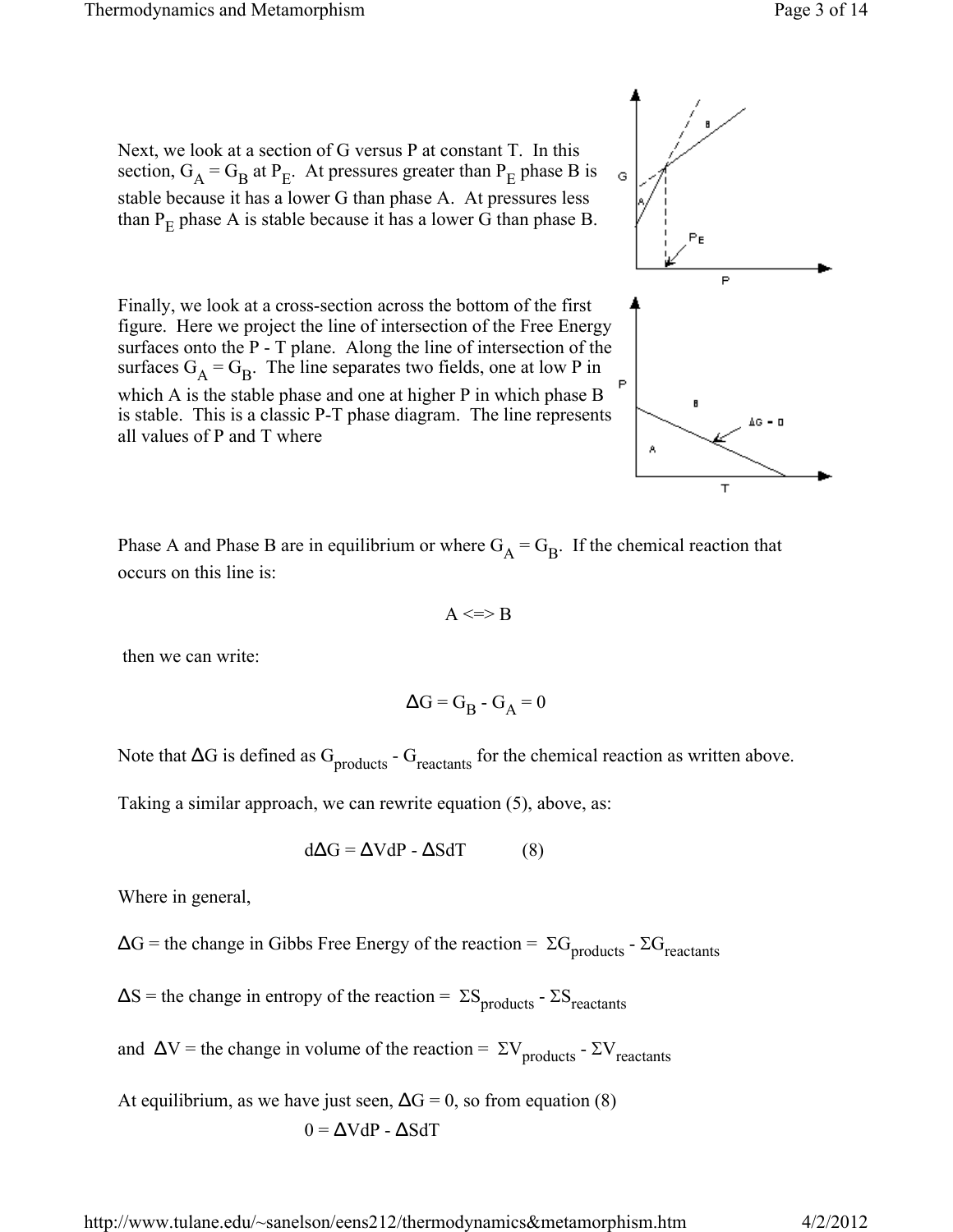Rearranging this equation yields

$$
\left(\frac{\text{dP}}{\text{dT}}\right) = \frac{\Delta S}{\Delta V} \tag{9}
$$

This relation is known as the *Clausius - Clapeyron Equation*. It is important because it tells us the slope of the equilibrium boundary or reaction boundary on a Pressure versus Temperature phase diagram.

We next look at two cases of chemical reactions. In the first case, the chemical reaction is between only solid phases. In the second case a fluid or gas is involved as one of the products of the reaction.

#### **Solid - Solid Reactions**

A solid-solid reaction only involves the solid phases as both reactants and products, with no fluid phases showing up in the chemical reaction. Most solid-solid reactions appear as straight lines on Pressure-Temperature diagrams. The reason for this comes from the Clausius-Clapeyron equation.

dP/dT = ΔS/ΔV

where  $\Delta S$  = the change in entropy of the reaction =  $\Sigma S$ <sub>products</sub> -  $\Sigma S$ <sub>reactants</sub>

and  $\Delta V$  = the change in volume of the reaction =  $\Sigma V$ <sub>products</sub> -  $\Sigma V$ <sub>reactants</sub>

In general, both the entropy, S, and the Volume, V of any phase varies with temperature and pressure. As temperature increases, both S and V tend to increase (things become more disorganized at high temperature, increasing the entropy and molecules vibrate more at high temperature, increasing the volume). Similarly, both S and V tend to decrease with increasing pressure (less room to vibrate means better organization and lower volume). In addition, the change in volume and entropy at any given temperature and pressure tends to be small. The net result of this is that for solid - solid reactions the effects of increasing temperature tend to be offset by the effects of increasing pressure, and thus dP/dT remains more or less constant. A curve whose slope is constant is a straight line.

Let's use these principles to analyze some solid - solid reactions, such as those in the  $Al_2SiO_5$  phase diagram. Note that for the solid-solid reaction Andalusite  $\leq$   $\geq$  Kyanite, dP/dT is positive. This  $\frac{8}{8}$  is what we expect, because the product kyanite, occurs on the low T side of the reaction boundary and should have a lower entropy. is what we expect, because the product kyanite, occurs on the low T side of the reaction boundary and should have a lower entropy, making  $\Delta S$  negative. Increasing the pressure causes a decrease in volume, so Kyanite should have lower volume than Andalusite and thus  $\Delta V$  is also negative. With both  $\Delta S$  and  $\Delta V$  megative, the slope

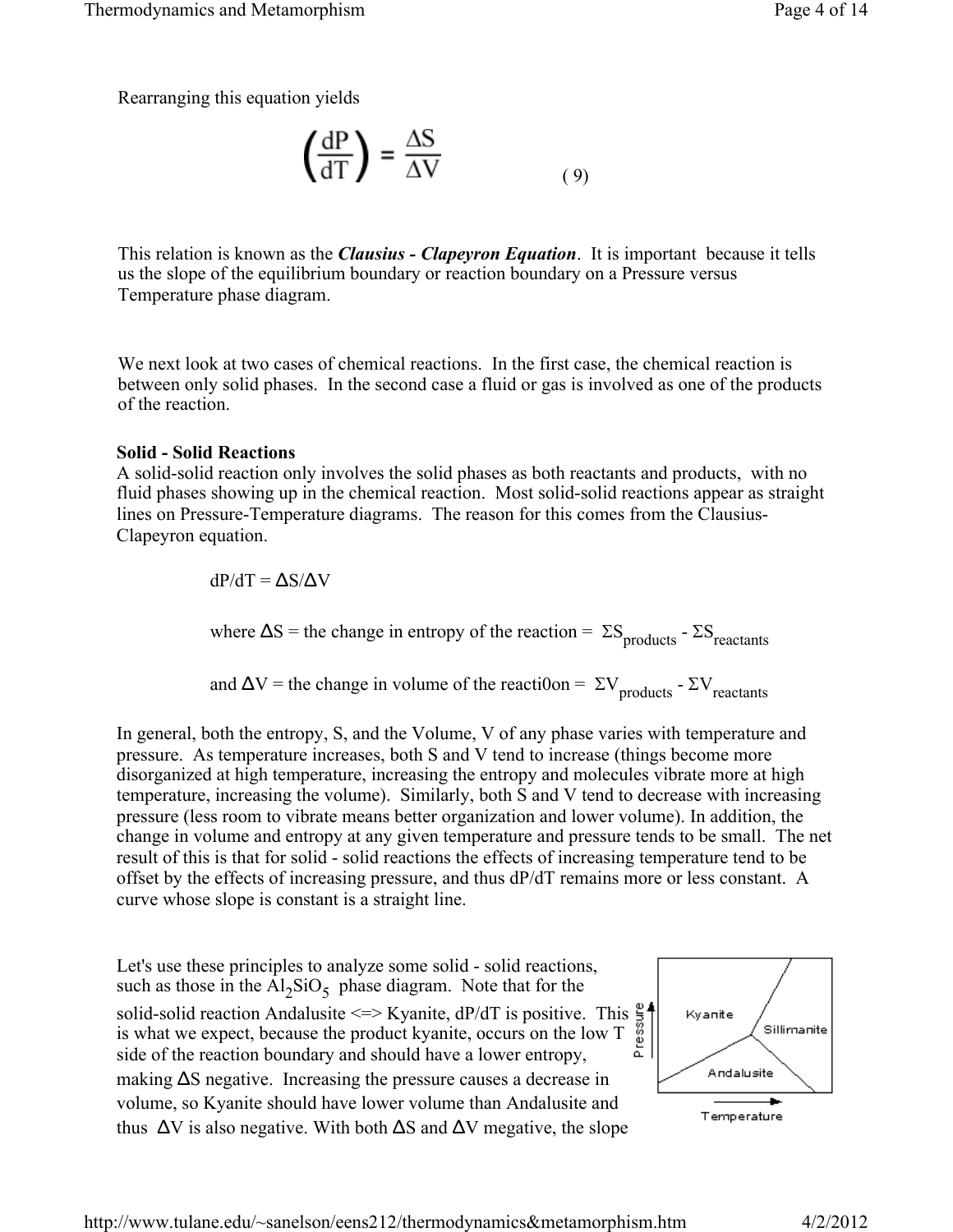of the boundary curve dP/dT is positive.

For the reaction Kyanite <=> Sillimanite, the product Sillimanite occurs on the high T side of the boundary, and thus  $S_{Kyanite} < S_{Sillimanite}$ , so  $\Delta S$  is positive. Since Kyanite occurs on the high P side of the boundary curve,  $V_{Kyanite} < V_{Sillimanite}$ , so  $\Delta V$  is also positive. Thus, dP/dT is also positive.

But, note that the reaction boundary for Andalusite <=> Sillimanite has a negative slope on the diagram. The product of the reaction, Sillimanite, has a smaller volume than the reactant Andalusite. So,  $\Delta V$  is negative. But, Sillimanite occurs on the high temperature side of the reaction and thus has a higher entropy than andalusite. Thus, since the reactant, andalusite, has a lower entropy then the product, sillimanite,  $\Delta S$  is positive, making  $dP/dT$  negative.

### **Devolatization Reactions**

Unlike sold-solid reactions, devolatilization reactions appear as curves on Pressure - Temperature diagrams. to see why this is true let's analyze the simple dehydration reaction:

$$
A \le B + H_2 O.
$$

For this reaction we can write:

$$
\Delta S = S_B + S_{H2O} - S_A = \Delta S_{solids} + S_{H2O}
$$

and

$$
\Delta V = V_B + V_{H2O} - V_A = \Delta V_{solids} + V_{H2O}
$$

Increasing temperature will generally cause  $\Delta S$  to be positive, especially for this reaction in which a gas or fluid phase is produced, because gases always have a higher entropy (randomness) than solids. At low pressure  $\Delta V_{\text{solids}}$  will generally be negative. But at low pressure  $V_{H2O}$  will be very large, because a fluid or gas will expand to fill space available. Thus, dP/dT will be positive. As the pressure increases, the fluid or gas will be more compressible than the solids, so the total  $\Delta V$  will become increasingly smaller. Thus, dP/dT will increase.



Temperature

Eventually because of the compressibility of the gas or fluid phase,  $\Delta V_{\text{solids}}$  becomes equal to  $V_{H2O}$  and thus  $\Delta V$  of the reaction becomes 0, making dP/dT infinite. At pressures above this point, the fluid becomes so compressed that  $V_{H2O}$  gets smaller and smaller, making  $\Delta V$  for the reaction increasingly negative. Thus, dP/dT becomes increasingly negative.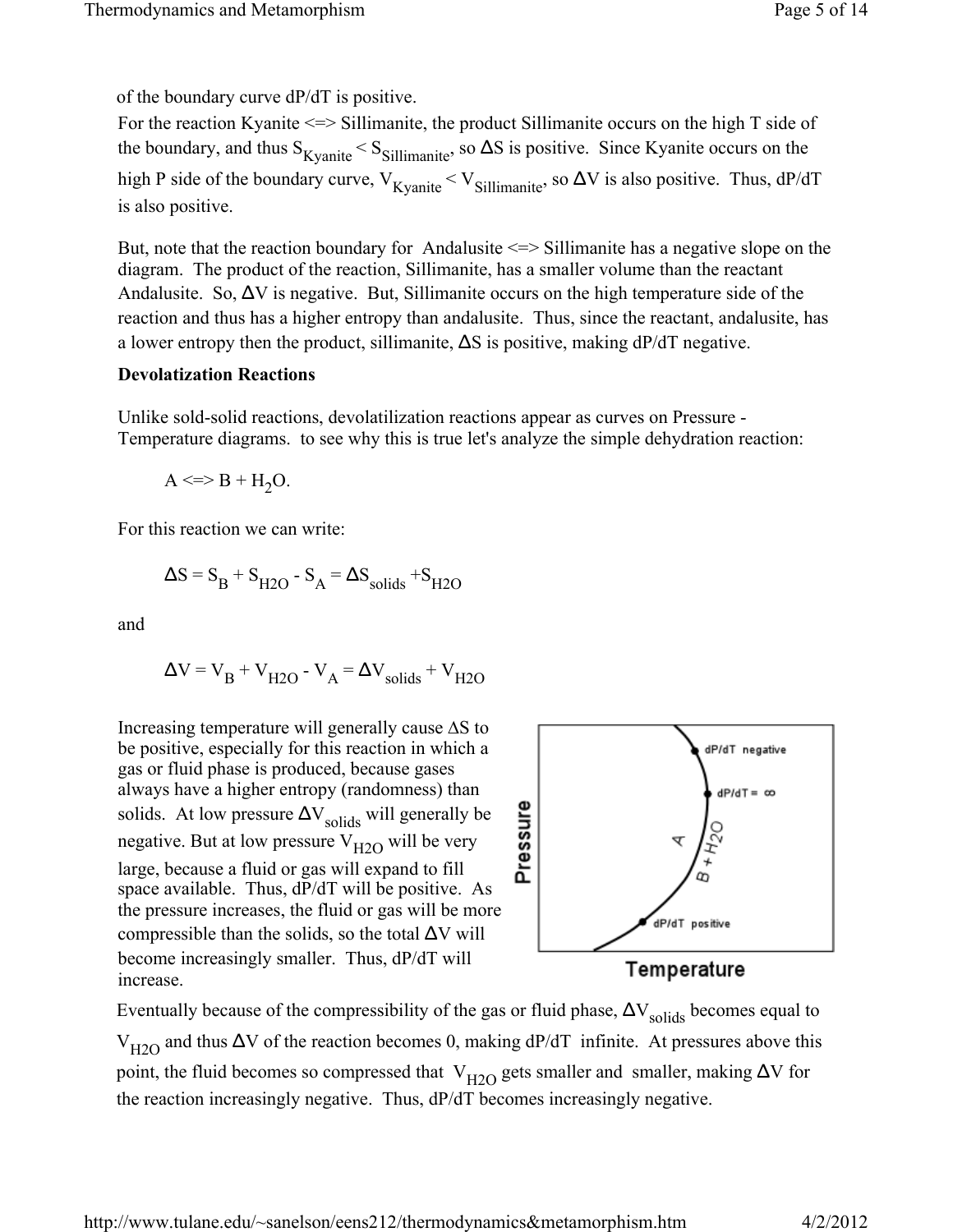### **Calculation of Reaction Boundaries**

Another relationship that is useful is:

 $G = H - TS$ 

where G is the Gibbs Free Energy, H is the enthalpy, T is the absolute temperature in Kelvin, and S is the entropy.

For a chemical reaction, we can rewrite this as:

$$
\Delta G = \Delta H - T\Delta S \tag{10}
$$

where again:

 $\Delta G$  = the change in Free Energy of the reaction =  $\Sigma G$ <sub>products</sub> -  $\Sigma G$ <sub>reactants</sub>

 $\Delta H$  = the change in Enthalpy of the reaction =  $\Sigma H_{\text{products}}$  -  $\Sigma H_{\text{reactants}}$ 

 $\Delta S$  = the change in Entropy of the reaction =  $\Sigma S$ <sub>products</sub> -  $\Sigma S$ <sub>reactants</sub>

In general ΔG, ΔH, ΔS, and ΔV are dependent of Pressure and Temperature, but at any given T & P:

If  $\Delta G$  < 0 (negative) the chemical reaction will be spontaneous and run to the right,

If  $\Delta G = 0$  the reactants are in equilibrium with products,

and if  $\Delta G > 0$  (positive) the reaction will run from right to left.

## **Temperature Dependence of G, H, and S**

As stated above, G, H, and S depend on Temperature and Pressure. But, because G depends on H and S, it is usually more convenient to consider the temperature dependence of H and S, so that if we know H and S at any given temperature, we can calculate G.

$$
\left(\frac{\partial H}{\partial T}\right)_{P} = C_{P}
$$

where  $C_p$  is the heat capacity at constant pressure. The heat capacity is the amount of heat necessary to raise the temperature of the substance by  $1<sup>o</sup>$  K.

Thus: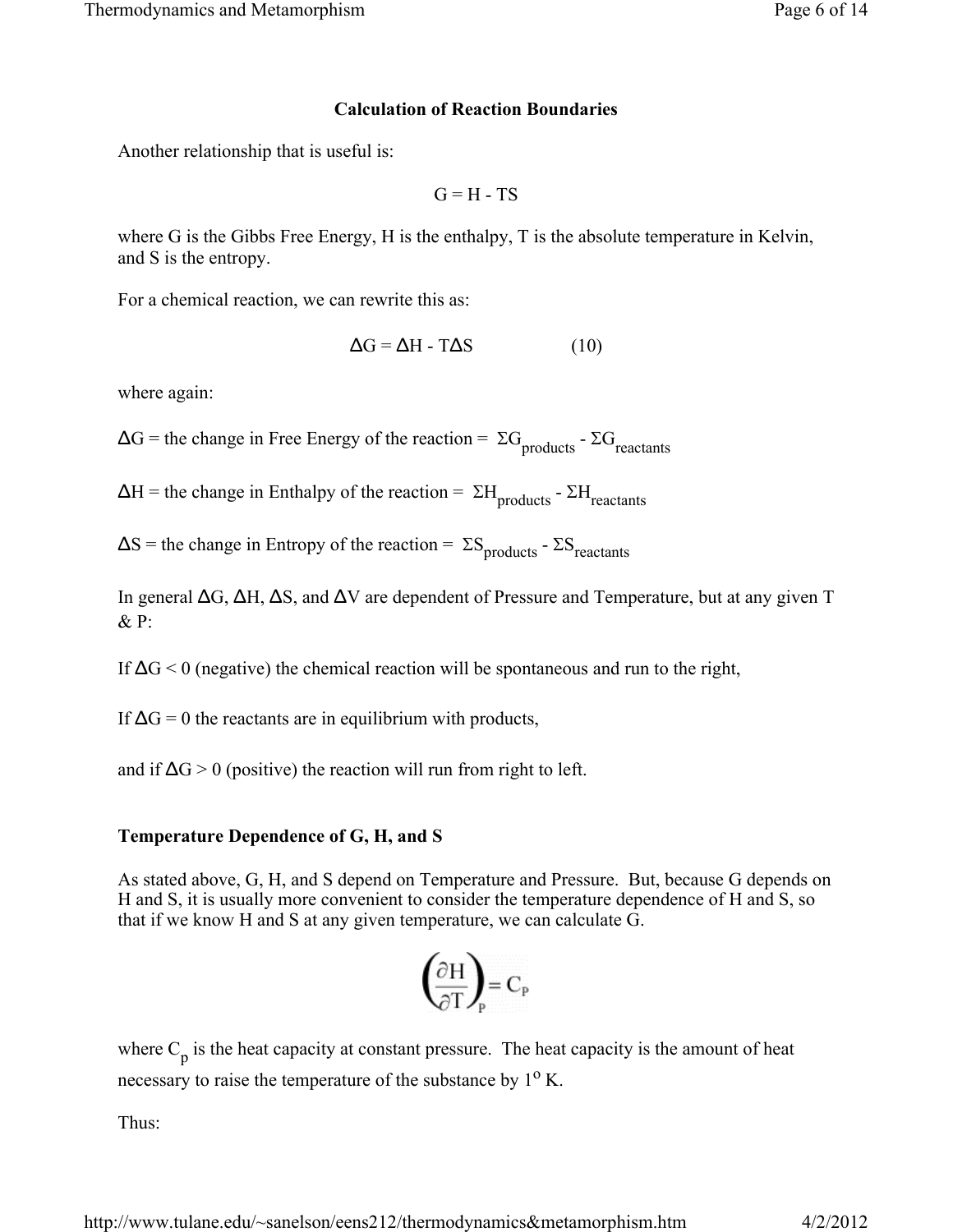$$
dH=\int_{T_1}^{T_2}\!\!\!C_{\rm P}\,dT
$$

or

$$
H_{T_2} - H_{T_1} = \int_{T_1}^{T_2} C_P dT
$$

If  $C_p$  is not a function of temperature, then further integration results in:

$$
H_{T_2} - H_{T_1} = C_P (T_2 - T_1)
$$

(Note that in general,  $C_p$  is a function of temperature, and the known function of temperature could be inserted before integration, but this introduces complications that are beyond the scope of this course).

Tables of thermodynamic data are usually tabulated at some known reference temperature and pressure, most commonly at a Temperature of 298 K, and Pressure of 1 bar ( $= 0.1$  MPa  $\sim 1$ ) atm). Thus, we if we need to know H at some temperature, T, other than 298 K, we can use the above equation to determine H at the new temperature:

$$
H_T = H_{298} + C_P (T - 298)
$$

For a reaction, the above equation can be rewritten as:

$$
\Delta H_{\rm T} = \Delta H_{298} + \Delta C_{\rm P} (T - 298) \tag{11}
$$

The temperature dependence of entropy, S, is given by:

$$
\left(\frac{\partial S}{\partial T}\right) = \frac{C_{p}}{T}
$$

or

$$
\int_{S_{T_1}}^{S_{T_2}} dS = \int_{T_1}^{T_2} \frac{C_P}{T} dT
$$

Again, if Cp is not a function of T, then integration results in:

$$
\mathbf{S}_{\mathrm{T}_2} - \mathbf{S}_{\mathrm{T}_1} = \mathbf{C}_{\mathrm{P}} \ln \left( \frac{\mathrm{T}_2}{\mathrm{T}_1} \right)
$$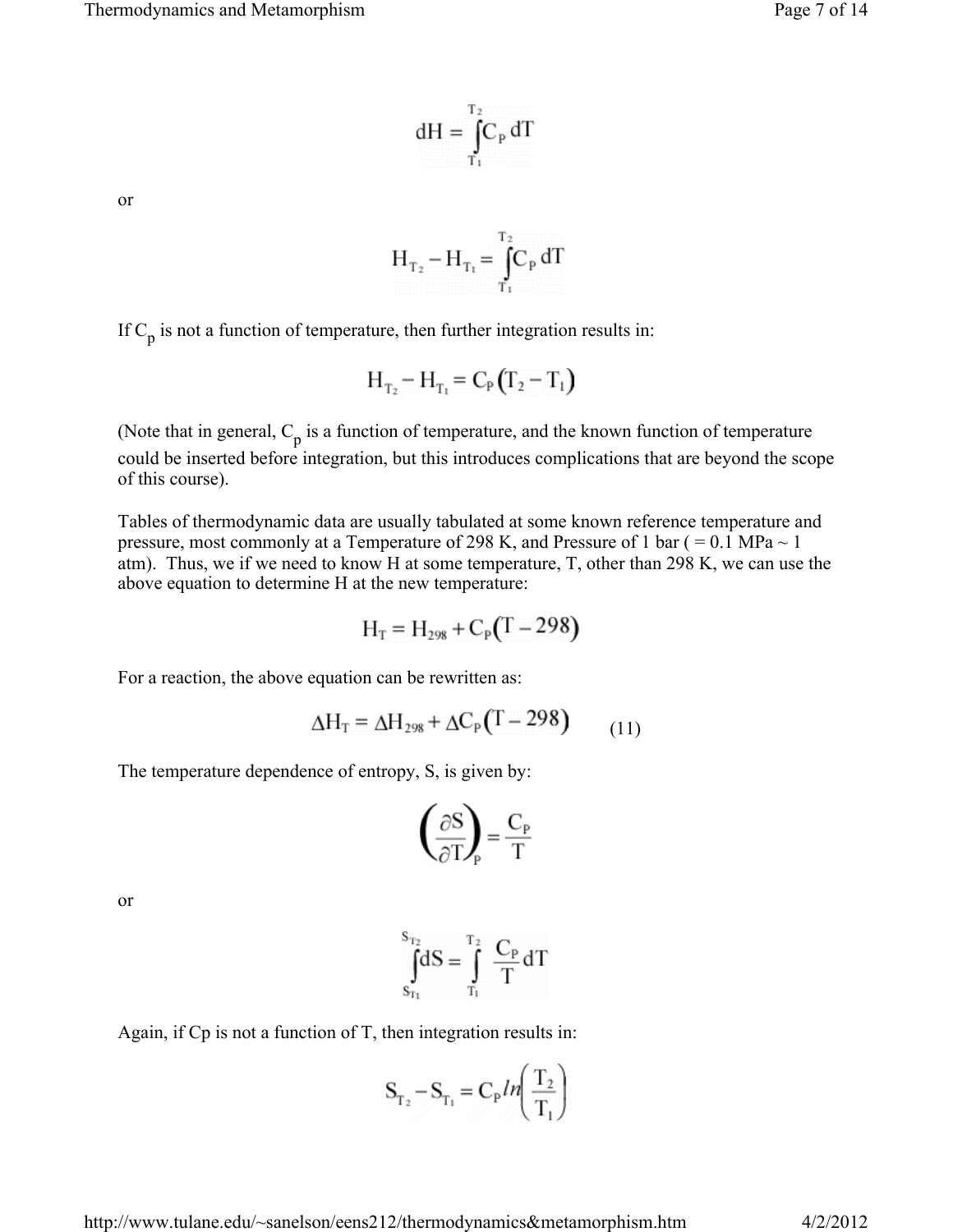Or, since data are usually available at 298 K and 0.1MPa, for a reaction, this can be written as:

$$
\Delta S_{T} = \Delta S_{298} + \Delta C_{P} ln\left(\frac{T}{298}\right)
$$
 (12)

Equation 10 can then be combined with equations 11 and 12 to give the dependence of  $\Delta G$  on temperature:

$$
\Delta G_{T,p_1} = \Delta H_{298} + \Delta C_P (T - 298) - T \Delta S_{298} + \Delta C_P ln \left( \frac{T}{298} \right)
$$

We can simplify this even further if we assume that for a reaction,  $\Delta C_p = 0$ :

$$
\Delta G_{T, p_1} = \Delta H_{298} - T[\Delta S_{298}] \quad (13)
$$

Thus, using the assumptions above, we can now calculate  $\Delta G$  at our reference pressure,  $P_1$  at any temperature, if we know ΔH and ΔS at our reference temperature of 298 K.

#### **Pressure Dependence of G and** Δ**G**

From equation 6, above:

$$
\left(\frac{\partial G}{\partial P}\right)_{T} = V
$$

or, for a reaction:

$$
\left(\frac{\partial \Delta G}{\partial P}\right)_{T} = \Delta V
$$

Integrating this, results in:

$$
\Delta G_{T,P_2} = \Delta G_{T,P_1} = \int_{P_1}^{P_2} \Delta V \, dP
$$

If we assume that  $\Delta V$  is not a function of pressure (in general this is a good assumption for solids, but not for liquids or gases, as we have seen above), then integration results in:

$$
\Delta G_{\text{T,P}_2} - \Delta G_{\text{T,P}_1} = \Delta V (P_2 - P_1) \qquad (14)
$$

Notice that the second term on the left in equation 14 is the same equation (13), above. Thus, we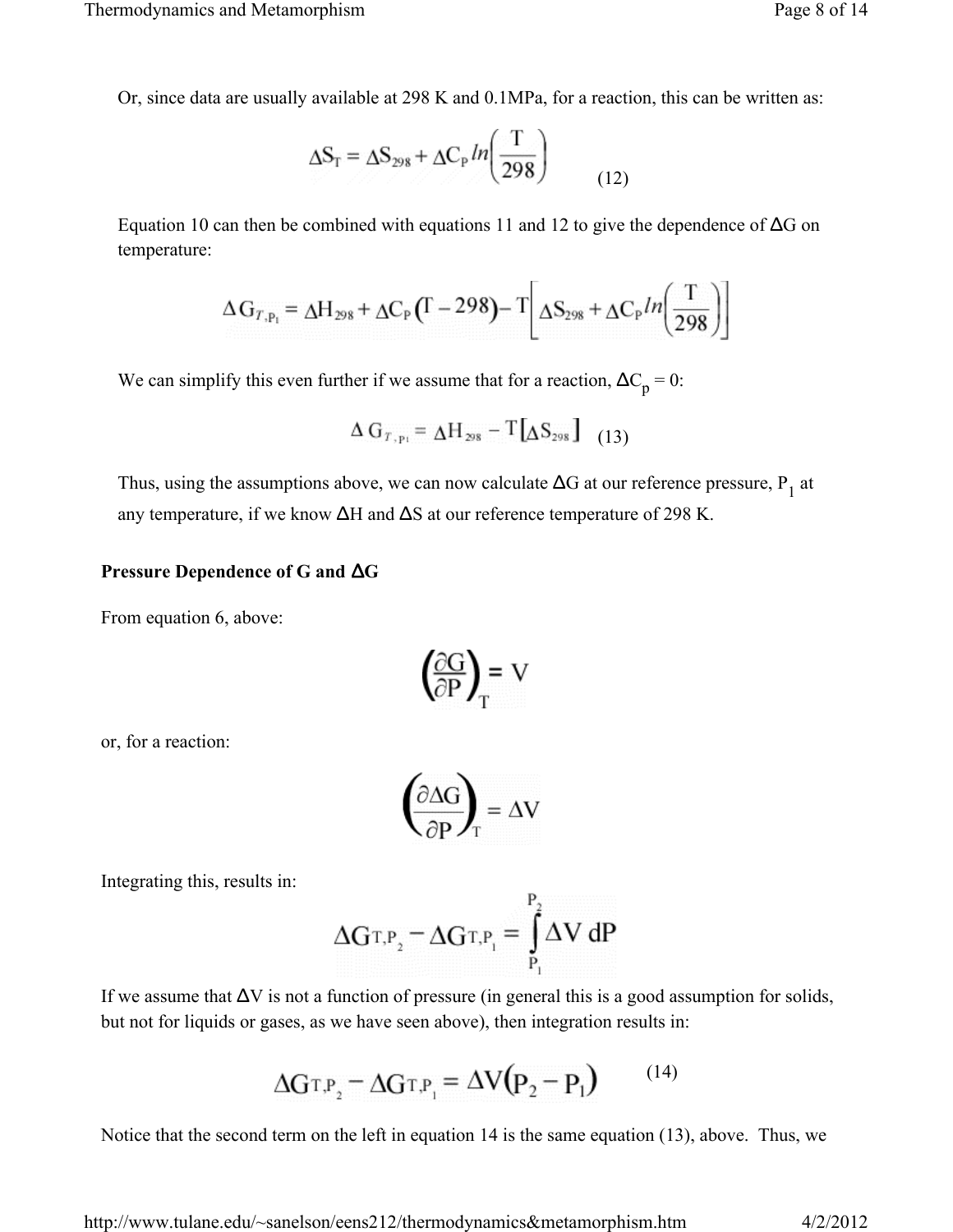can substitute equation 13 into equation 14, and rearrange to get our final expression for  $\Delta G$  as a function of Pressure and Temperature:

$$
\Delta G T.P_2 = \Delta G T.P_1 = \Delta V (P_2 - P_1) \tag{15}
$$

Again, however, we must remember the assumptions involved in using this equation. The assumptions are that  $\Delta C_p = 0$  and  $\Delta V$  is not a function of pressure.

#### **Calculation of Reaction Boundaries**

If we have thermodynamic data for minerals involved in a chemical reaction, then we can use equation 15 to calculate reaction boundaries on a Pressure - Temperature diagram. Let's consider the following chemical reaction:

| NaAlSi <sub>3</sub> O <sub>8</sub> <=> NaAlSi <sub>2</sub> O <sub>6</sub> + SiO <sub>2</sub> |  |
|----------------------------------------------------------------------------------------------|--|
|----------------------------------------------------------------------------------------------|--|

albite *jadeite* quartz

| Phase   | $\Delta H_{298,~0.1 \text{Mpa}}$<br>(joules/mole) | $S_{298, 0.1Mpa}$<br>(joules/Kmole) | $V_{298, 0.1 \text{Mpa}}$<br>$\text{ (cm}^3\text{/mole)}$ |
|---------|---------------------------------------------------|-------------------------------------|-----------------------------------------------------------|
| albite  | -3921618.201                                      | 224.12                              | 100.83                                                    |
| jadeite | $-3025118.24$                                     | 133.574                             | 60.034                                                    |
| quartz  | $-908626.77$                                      | 44.207                              | 23.7                                                      |

#### (Data from Berman, 1988)

For the reaction, at equilibrium, we can write:

$$
\Delta H_{298, 0.1 \text{Mpa}} = \Delta H_{\text{jadeite}} + \Delta H_{\text{quartz}} - \Delta H_{\text{albite}} = -3025118.24 + (-908626.77) - (-3921618.201)
$$
  
\n
$$
\Delta S_{298, 0.1 \text{Mpa}} = S_{\text{jadeite}} + S_{\text{quartz}} - S_{\text{albite}} = 133.574 + 44.207 - 224.12
$$
  
\n
$$
\Delta V_{298, 0.1 \text{Mpa}} = V_{\text{jadeite}} + V_{\text{quartz}} - V_{\text{albite}} = 60.034 + 23.7 - 100.83
$$

Then, since at equilibrium,  $\Delta G = 0$ , we can write:

$$
\Delta G_{\text{T,P}} = 0 = \Delta H_{298,0.1 \text{Mpa}} - T \left[ \Delta S_{298,0.1 \text{Mpa}} \right] + \Delta V \left( \text{P}^{-1} \text{O.1} \right)
$$

To be consistent we should have  $\Delta V$  in units of  $m^3$ /mole, in which case P will have units of Pa (Pascals). But since our initial atmospheric pressure is 0.1 MPa, if we leave  $\Delta V$  in units of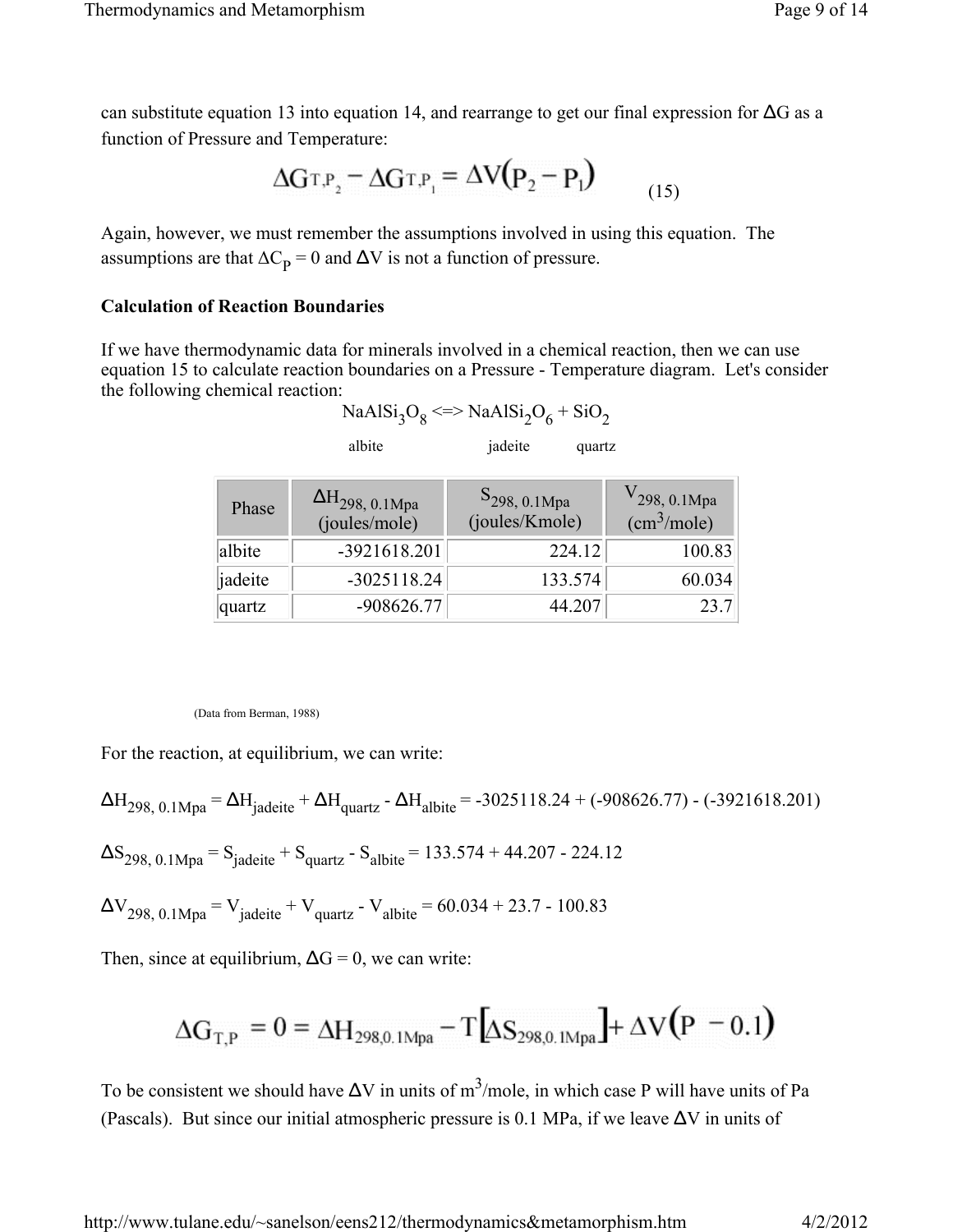cm<sup>3</sup>/mole, the results will come out with pressure units of MPa (note that  $10^3$  MPa = 1GPa).

Plugging in the values of  $\Delta H$ ,  $\Delta S$ , and  $\Delta V$ , as shown above, we can then plug in a value of T (in Kelvin) and solve for P (in MPa).



Note that the reaction boundary is still a straight line, as we would expect from our analysis of solid-solid reactions and the Clapeyron equation, as discussed above.

We next consider the more complicated case of a dehydration reaction. The reaction we will consider is:

$$
KAI3Si3O10(OH)2 + SiO2 <= > KAISi3O8 + Al2SiO5 + H2O
$$
  
muscovite  
quartz  
kspar  
sillimantic fluid

In this reaction, the  $Al_2SiO_5$  mineral is shown as sillimanite, whereas in reality we would have to take into consideration that the reaction boundary may cross the stability fields of andalusite, sillimanite, and kyanite. For simplicity sake, however, we will just consider sillimanite.

Because this reaction involves a fluid or gas phase, our assumption about ?V being a constant will more than likely not be true, since we know that fluids and gases are easily compressed with increasing pressure and expand with increasing temperature, much more so than do solid phases.

As a first approximation, we note that for a gas phase, the ideal gas law states that:

$$
PV = nRT
$$

or

$$
V=nRT/P
$$

again, showing that the volume of the gas is a function of temperature and pressure. Thus, substituting V from the ideal gas law into equation 6, above, results in: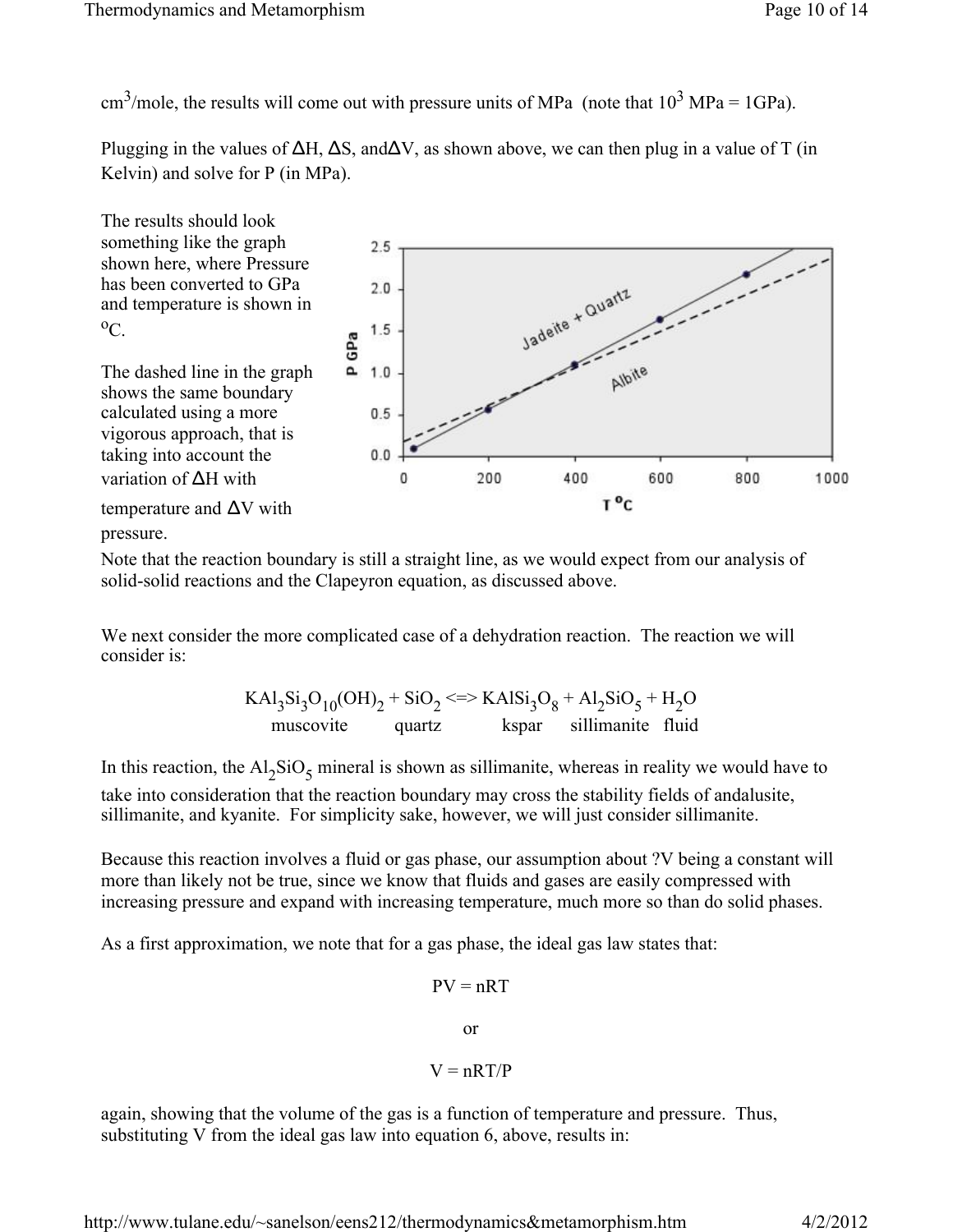$$
\left(\frac{\partial G}{\partial P}\right)_T = \frac{RT}{P}dP
$$

Integrating this from  $P_1$  to  $P_2$  results in:

$$
G_{P_2} - G_{P_1} = RT \int_{P_1}^{P_2} \frac{1}{P} dP
$$

or

$$
G_{P_2} - G_{P_1} = RTln\left(\frac{P_2}{P_1}\right)
$$

For the gas phase we can let  $P_1$  be the reference pressure (0.1 MPa), and the values of G can be at the pressure, P, and temperature, T, of the reaction, so that we can rewrite this as:

$$
G_{T,P} = G_{T,0.1MPa} + RTln\left(\frac{P}{0.1MPa}\right)_{(16)}
$$

If, as we did before, we calculate  $\Delta G$  for this reaction, including all phases including the gas as part of the  $\Delta H$  and  $\Delta S$  terms, including only the solids in the  $\Delta V$  term, and expressing the variation of the volume of gas as a function of pressure, as shown above, then:

$$
\Delta H_{298,~0.1} \text{M} \text{p} \text{a} = \Delta H_{\text{kspar}} + \Delta H_{\text{sillimanite}} + \Delta H_{\text{H2O}} - (\Delta H_{\text{muscovite}} + \Delta H_{\text{quartz}})
$$

$$
\Delta S_{298, 0.1 \text{Mpa}} = S_{\text{kspar}} + S_{\text{sillimanite}} + S_{\text{H2O}} - (S_{\text{muscovite}} + S_{\text{quartz}})
$$
  

$$
\Delta V_{298, 0.1 \text{Mpa}} = V_{\text{kspar}} + V_{\text{sillimanite}} - (V_{\text{muscovite}} + V_{\text{quartz}}) = \Delta V_{\text{solids}}
$$

Then, substituting these values along with equation (16) into equation (15),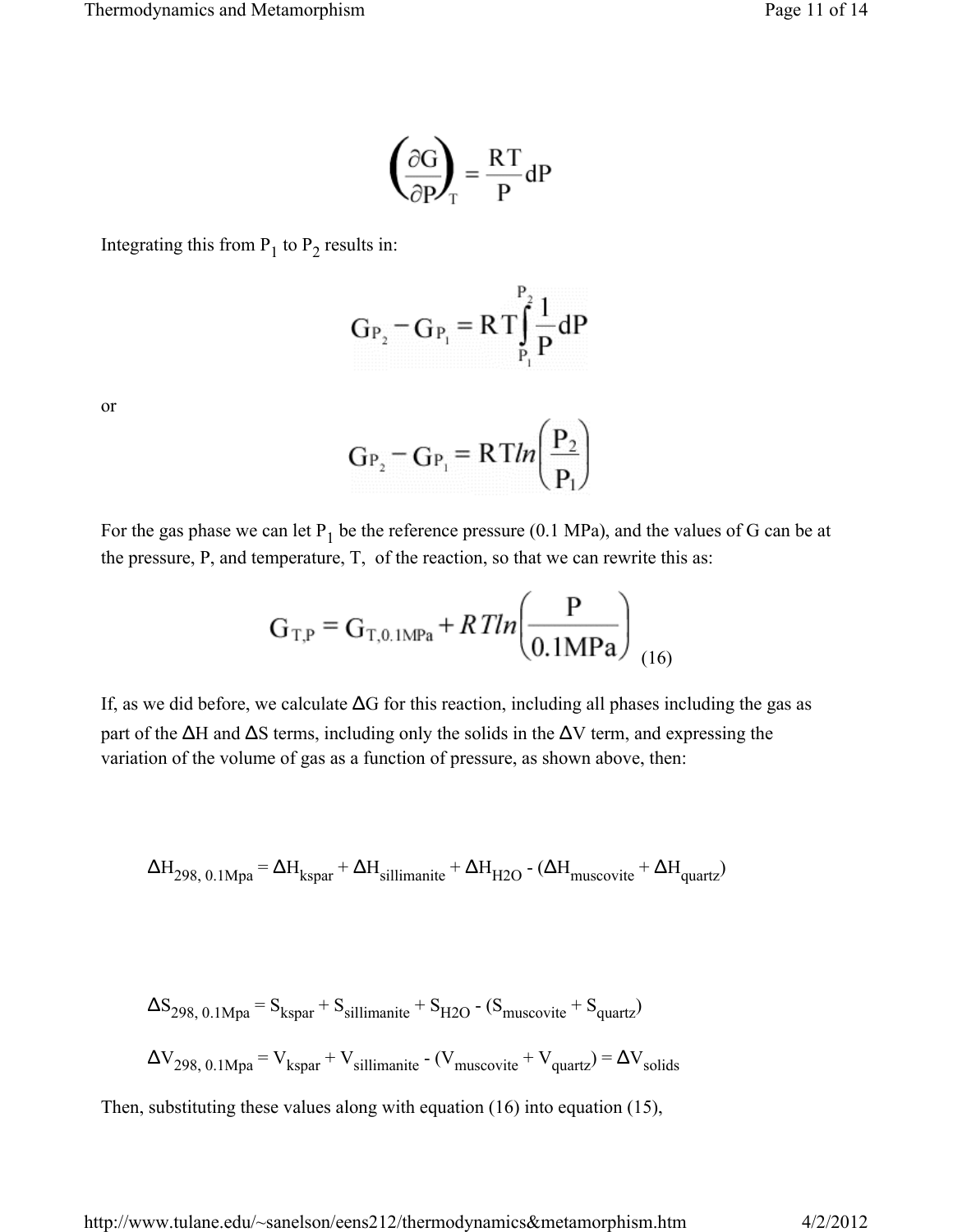$$
\Delta G_{T,P} = 0 = \Delta H_{298,0.1 \text{M} p a} - T[\Delta S_{298,0.1 \text{M} p a}] + \Delta V_{solids} (p - 0.1) + RT ln \left( \frac{P_{H_2O}}{0.1} \right)
$$

If we assume that  $P_{H2O} = P$ , then we can substitute to get:

$$
\Delta G_{T,P} = 0 = \Delta H_{298,0.1 \text{M}p\text{a}} - T \Delta S_{298,0.1 \text{M}p\text{a}} + \Delta V_{\text{solids}} \left( P - 0.1 \right) + RT ln \left( \frac{X_{H_2O} P}{0.1} \right) \tag{17}
$$

This equation is difficult to separate so that T can solved for P or P solved for T. With a spreadsheet, however, one can set up the equation so that for each T on can guess at a value of P until one is found that makes  $\Delta G = 0$ . One can then make a plot of P vs. T to show the reaction curve.



Note how the reaction boundary is curved and how it asymptotically approaches the temperature axis at low temperature. This is typical of dehydration and decarbonation reactions. The assumptions about the lack of solid solution in the solids is pretty good to for these solids to a first approximation (with the possible exception of k-spar), but in the earth, it is likely that the fluid phase is not pure  $H_2O$ , and is more likely a mixture of  $H_2O$  and  $CO_2$ .

We can take this into account by substituting the partial pressure,  $p_{H2O}$  of  $H_2O$  in equation (17).

$$
p_{\text{H2O}} = X_{\text{H2O}} \text{P}
$$

where  $X_{H2O}$  = the mole fraction of H<sub>2</sub>O in the fluid or gas phase. Equation (17) then becomes:

$$
\Delta G_{T,P} = 0 = \Delta H_{298,0.1 \text{Mpa}} - T \left[ \Delta S_{298,0.1 \text{Mpa}} \right] + \Delta V_{solids} \left( P - 0.1 \right) + RT/n \left( \frac{X_{H_2} \circ P}{0.1} \right)
$$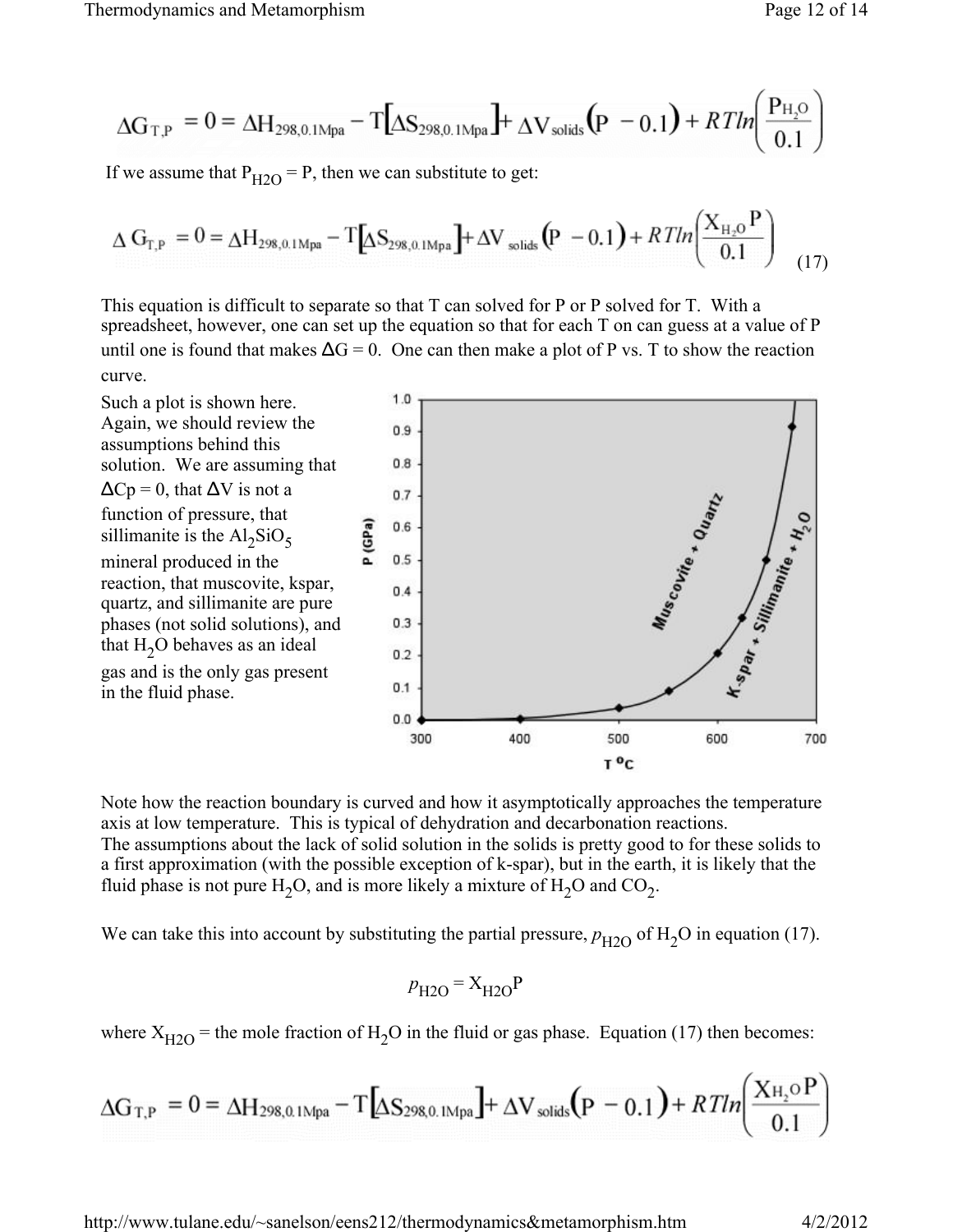Before looking at the results of this equation, let's reason out what effects we should see. If we look at the reaction:

$$
KA13Si3O10(OH)2 + SiO2 <5>KAlSi3O8 + Al2SiO5 + H2O
$$
  
muscovite quartz  
kspar sillimanite fluid

we should be able to see that reducing the amount of  $H_2O$  on the right-hand side of the equation should make the reaction run from left to right, thus decreasing the stability of muscovite + quartz.

P (GPa)

If we now solve the equation, again by setting up a spreadsheet so that we can take guesses at the value of P necessary to reduce ?G to 0 at any given T, we get the graph shown here. It is notable that our reasoning about decreasing the stability of muscovite + quartz was correct.



Recall that we said that most of the phases with the exception of the fluid phase and possibly kspar in this reaction are pure. Let's now consider what the effect would be on the reaction curve if kspar was actually a solid solution between pure  $KAlSi<sub>3</sub>O<sub>8</sub>$  and  $NaAlSi<sub>3</sub>O<sub>8</sub>$ , which of course it is in nature.Again, looking at the reaction:

$$
KAI_{3}Si_{3}O_{10}(OH)_{2} + SiO_{2} \leq \Rightarrow KAISi_{3}O8 + Al_{2}SiO_{5} + H_{2}O
$$
  
muscovite  
quartz  
kspar  
 sillimanite fluid

we should be able to see that reducing the concentration of  $KAlSi<sub>3</sub>O<sub>8</sub>$  in the kspar solid solution should have a similar effect as reducing the concentration of  $H_2O$  in the fluid phase. That is the stability curve would move to lower temperature at any given pressure, thus reducing the stability of muscovite + quartz.

By similar reasoning, if one of the reactants, say muscovite were not pure muscovite, but instead was a solid solution, the reaction would begin to run from right to left, thus increasing the stability of the products and moving the reaction boundary to higher temperature at any given pressure.

Unfortunately, we do not have time in this course to explore how impure phases are taken care of in the thermodynamic treatment.